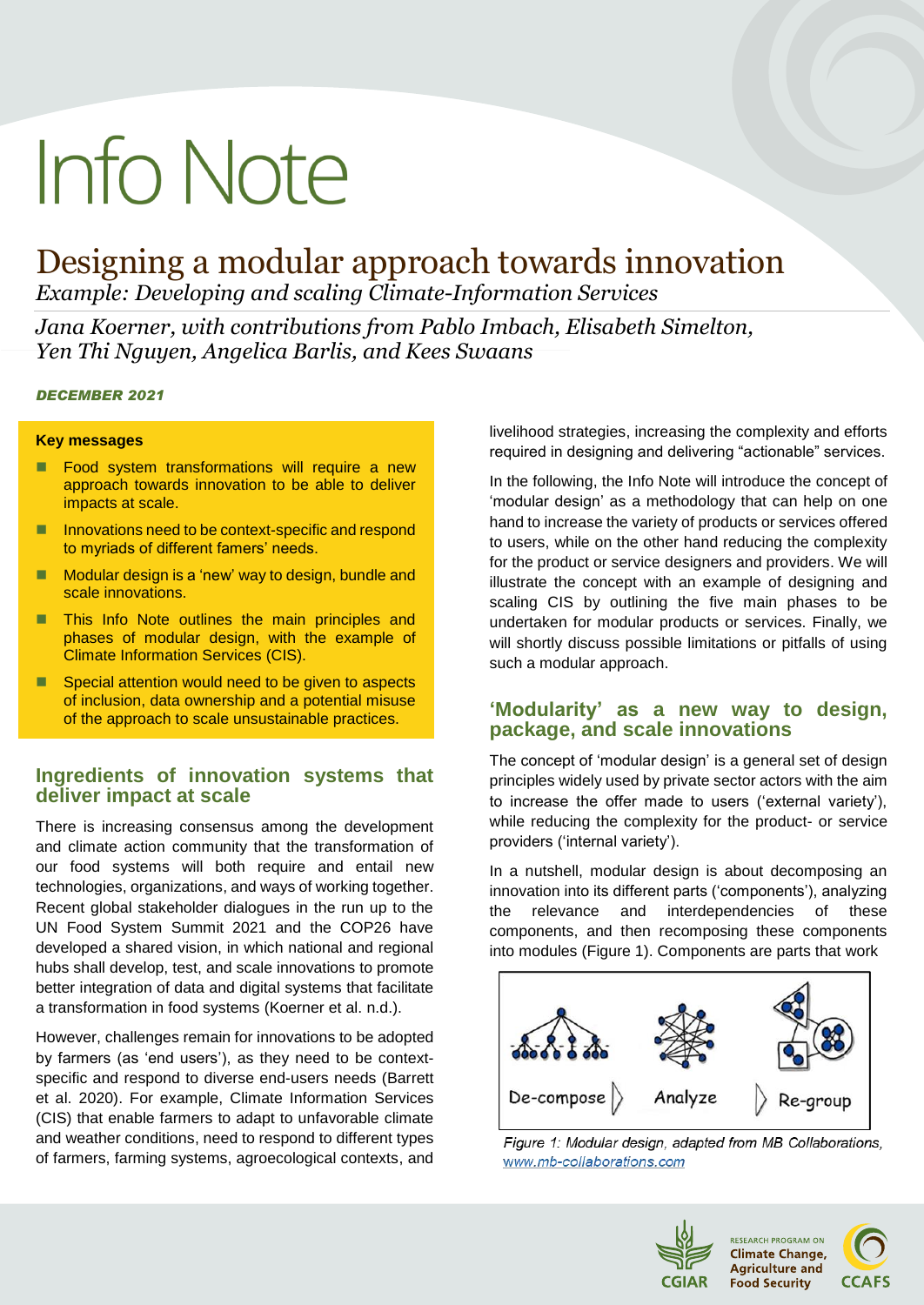together to form a functioning item. From there, different stakeholders can use, re-use, reconfigure, or repurpose these components or entire modules (Ernst 2005), thus multiplying possible uses, and/or accelerating the process from innovation development to scale.

For example, a personal computer as modular system consists of different modules (e.g., monitor, keypad, disc player) which can be quickly changed. These modules again consist of different components (e.g., motherboard, central, or graphics processing units). These components can also be changed, but this would require more technical expertise, and to reopen the modules. In the context of agricultural research for development, modular approaches could be useful for downstream science applications, like climate services or digital applications.

# **Reducing time and costs of innovation design and development**

The concept of modularity can be applied widely to any system, be it an ecological system, cellular metabolism, traffic flows, a power grid, or an economy (Marta 2017). Modularization saves time and efforts by:

- multiplying design options (including re-purposing) through mix and match of modules;
- allowing localized adaptation by non-expert users through bottom-up modularity;
- allowing decentralized design processes and parallelism in testing (Naik et al. 2020);

 $\blacksquare$  therewith also creating new business opportunities through outsourcing modules across the value chain (Ernst 2005).

However, modular approaches also have **limitations and trade-offs**, that need to be considered carefully:

- Creating new business opportunities for some, may also reduce the unique selling position, or relevance, of others. In the context of science, risks of 'oversharing' could be mediated by establishing which components must not be changed, and which ones can be modified by the users (Landor 2017).
- Stable standards and design rules may also have the opposite effect of slowing down of innovation when they 'predict too much' and thereby lock-in institutional strategies.

Therefore, 'design rules need to be firm enough to encourage modular innovation and recombination – but loose enough not to be constraining to the evolution of the system (Sabel and Zeitlin 2004)', and to maintain the independent modules' resiliency.

# **Example: Climate Information Services**

CIS can support farmers, agricultural value chains and governments to take strategic, seasonal or immediate decisions on planning and managing agricultural production (Born et al. 2021). Many public and private initiatives experiment with innovative ways to develop and



Figure 2: The innovation landscape of the CIS value chain (own graphic)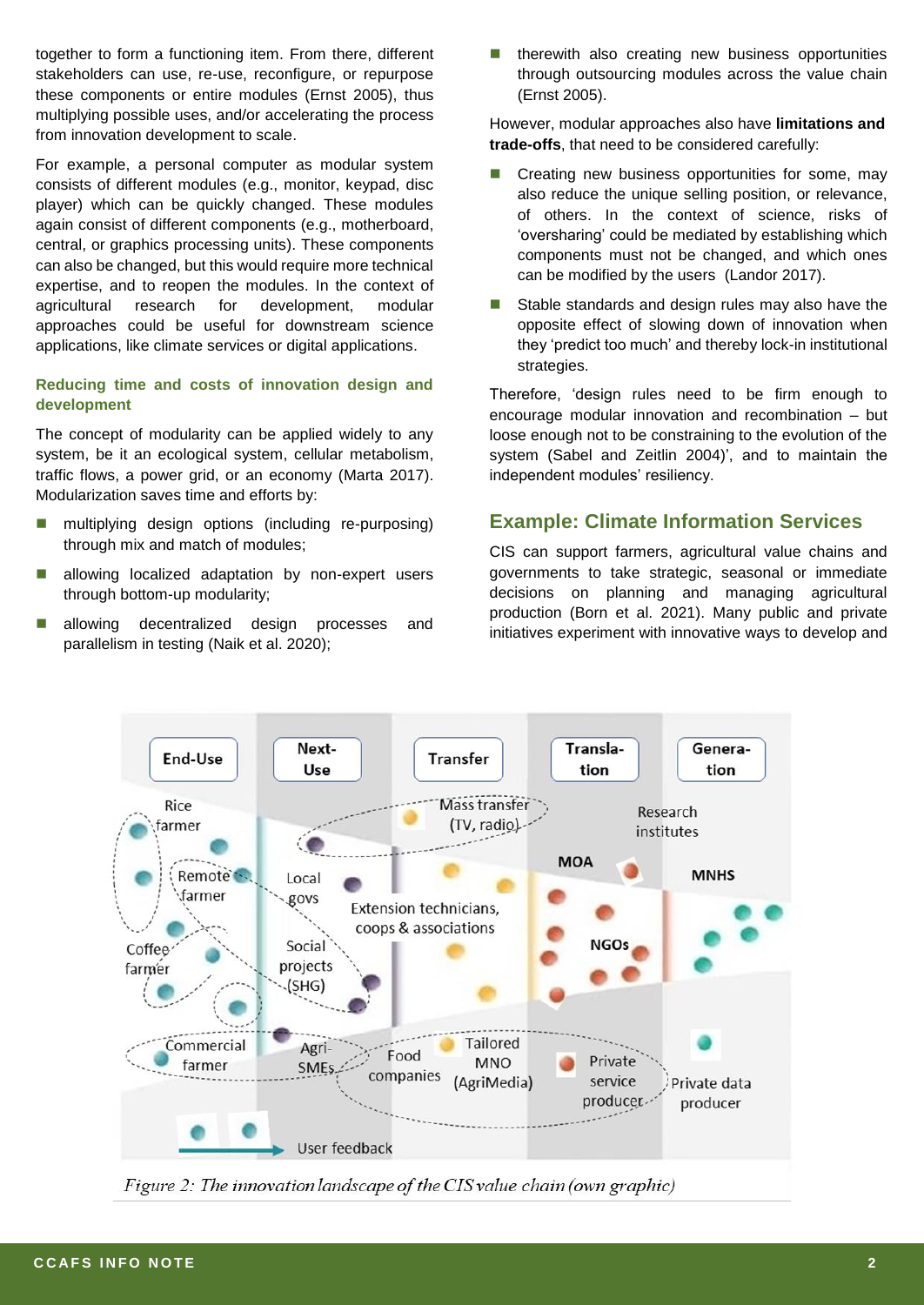

Figure 3: Different types of modularity, adapted from Brax and Toivonen (2007).

scale CIS, but often remain at project or pilot levels lacking mechanisms for scaling and long-term sustainability.

Challenges on the information supply side include e.g., data gaps, limited institutional capacities for climate modeling and for cross-disciplinary research and collaboration. On the services demand side, challenges touch upon end-users' adaptive capacity enabling changes in behavior and agricultural practices, but also on addressing the differences in livelihoods context and strategies, cultural aspects, and gender and languages (Hansen et al. 2019).

Generally, there is a mismatch between the current supply and potential demand for CIS. Albeit the climate and weather information supply are mostly generated at national levels by statal national-level meteorological institutions, the full process of translation into advisories, dissemination and access of the information is not fully accounted for in the service design. Implementation requires a myriad of actors across different levels working together for the service finally being used by farmers.

Along the CIS 'value chain' a diversity of climate-informed products and services should address different needs of multiple next- and end users in terms of content (advisories) and frequency of delivery, formats, and communication channels (Figure 2). Furthermore, to sustain such services on the national level, beyond the lifetime of projects, CIS portfolios (of products and services), need to be underpinned with business or financing models and scaling mechanisms.

# **Explaining types of modularity with the example of CIS scaling pathways**

There are different ways to structure modules and components. Brax and Toivonen (2007) suggest six different forms (*Figure 3*), which might be useful to illustrate different scaling pathways:

**Cut to fit modularity:** Spreading the use of the same type of data and CIS to more locations and beneficiaries with the components and modules remaining largely unchanged. However, this is only applicable within the same agricultural, climate and socio-economic conditions.

**Component swapping / sectional modularity**: Targeting CIS to different purposes and contexts will entail to adapt or modify the provided products and services, and their transfer channels, either by swapping components of an otherwise unchanged service, or putting all components newly together.

**Bus – or slot modularity:** Governmental or institutional policies and regulations that level the playing fields, could be seen as bus- or slot modules. Equally, this could be all kinds of vehicles that could link and/or accommodate different components or modules, e.g., business models that offer different components or modules, that can form innovation bundles.

**Component-sharing modularity:** Central to most, if not all, modules of CIS will be a certain component of climate or weather data. These might also be needed in different resolution levels, for which again a cut-to-fit modularity could be considered.

# **How to design for modularity**

The key goal of realizing modular designs is thus to group strongly interacting components or parts together and separate weakly interacting ones. For example, regarding CIS, crops and agro-ecosystems might be strongly interdependent factors, while the access to digital infrastructure might have a weaker relation to these factors. The most crucial step is to identify the boundaries of each system that shall be modularized, and the logic in which to decompose the system into different modules and their components, which then can be used, re-used, repackaged, or re-purposed (Ethiraj and Levinthal 2005).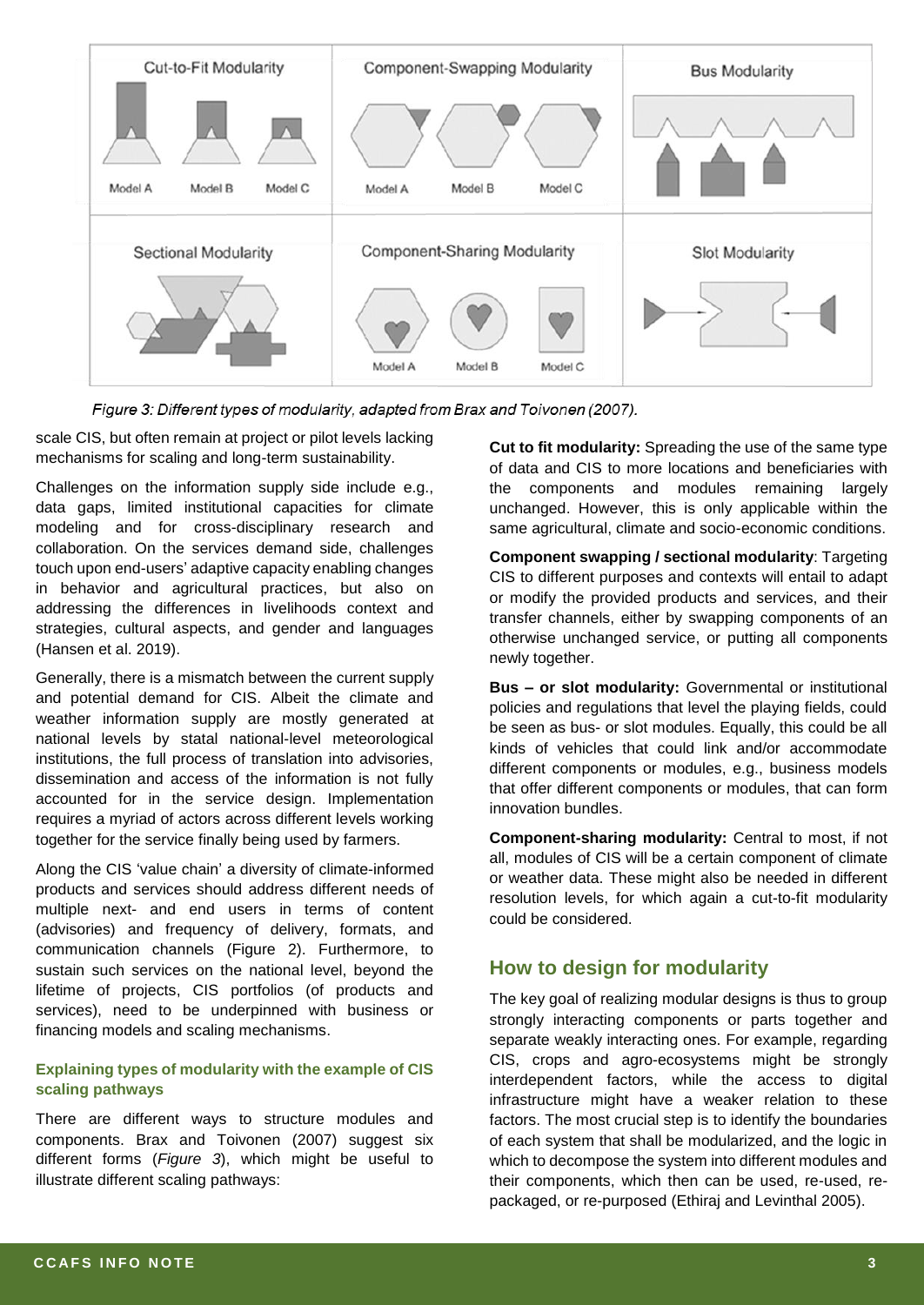The following five-phase-guide is adapted from the MB Collaborations Modular Management Series [\(https://mb](https://mb-collaborations.com/en/modular-system)[collaborations.com/en/modular-system](https://mb-collaborations.com/en/modular-system) (retrieved 26 October 2021), which is to the knowledge of the authors is currently the most detailed, openly accessible guide available. These phases will be outlined, using the example of CIS value chains. The phases I – IV are further illustrated in Figure 4.

Important to note, though, that the whole 'toolkit' of modular design consists of approximately 70 tools and 20 methods to choose from and to adapt in each phase.

#### **I. Defining common objectives**

The objectives and a common vision of the modularization strategy are decisive for developing a modular product or value chain architecture. For example, a national portfolio of CIS might need to accommodate the different goals of the key actors: economic departments might focus on value chains of prioritized cash crops, while welfare departments might focus on the most vulnerable small holder farmers. Disaster and risk reduction departments might prioritize early warnings. While generally, governments would aim for social and economic impacts, private sector actors would be more profit-oriented and need viable business models. Design teams should therefore represent the main stakeholders' perspectives.

#### **II. Strategic portfolio analysis**

With these different objectives in mind, the next step will be an analysis of the current product or service portfolio (in this Info Note: CIS), as well as the wished future portfolio. Aim is to prevent complexity already at the beginning of the value chain, while also providing for sufficient flexibility, since also end-users needs will change over time. The main steps are:

**Analysis of current situation of product portfolio**: Analyzing existing product program structure, trends, and economic key figures. With regard to CIS, key figures could be e.g., costs of investment and implementation, reach and impact indicators, and approaches, mechanisms and methodologies to reach farmers (the CIS last-mile).

**Future analysis of product portfolio**: Identifying future trends and success factors, analyze and evaluate future scenarios. Regarding CIS, trends might be e.g., increasing digitalization, or planned future investments in extension services.

**High-level analysis of internal variety**: Determine existing product components and variants. and evaluate the re-use potential of components between different product families. For example, a component of CIS could be the mode of delivery, with variants then being SMS, radio, TV dissemination. Potential for re-use could then be

to use the same information provided via TV also for SMS services, or for TV but different crops (as different 'product family').

#### **III. Defining the best fit module cut**

This phase is the 'heart of the process', where main crucial components are defined, and composed into modules. This module cut will then form the reference frame for all product varieties. Differently than the previous phases, this phase concentrates on the different end-user needs, and the main factors that influence their decisions.

**Identifying main components (external variety)**: Identifying the factors that influence current and future users' decisions. These can come partly from the portfolioanalysis, focus on users' needs and experience cycles, rather than on (or: adding to) static indicators. This exercise will result in different user groups/segments with different preference profiles. With regard to CIS, factors that would influence users' grouping could be e.g., the different crops and production systems, eco-systems, climate extremes and variability, but also the farmers' livelihoods, language, infrastructure and markets. User profiles are developed with tools and methodologies that lend from design thinking, e.g., users' value propositions, customer journeys and -experience cycles.

The correct decomposition is decisive and will depend on the (mix of) module cut method(s). The right granularity must be found, and all variants of the product family must be captured, e.g., in a variant tree. This can also be an iterative process.

**Grouping components into modules (internal variety)**: Components are then grouped based on their relevance, and their interdependencies. There are different ways to arrive at the best suited grouping of components into modules, depending on the designers' respective goals, products or value chains, and capacities. Thus, modules could be based on components interactions ('Design Structure Matrix'), on social or technical driving forces ('Modular Function Deployment'), or on their functional structure ('METUS method').

Regarding CIS, main functions that could structure modules could be the different purposes ('uses') of the CIS products, different modes of dissemination ('transfer'), entailing different ways of formatting and packaging ('translate'), and consequently, feed from different data sources and -formats ('generation').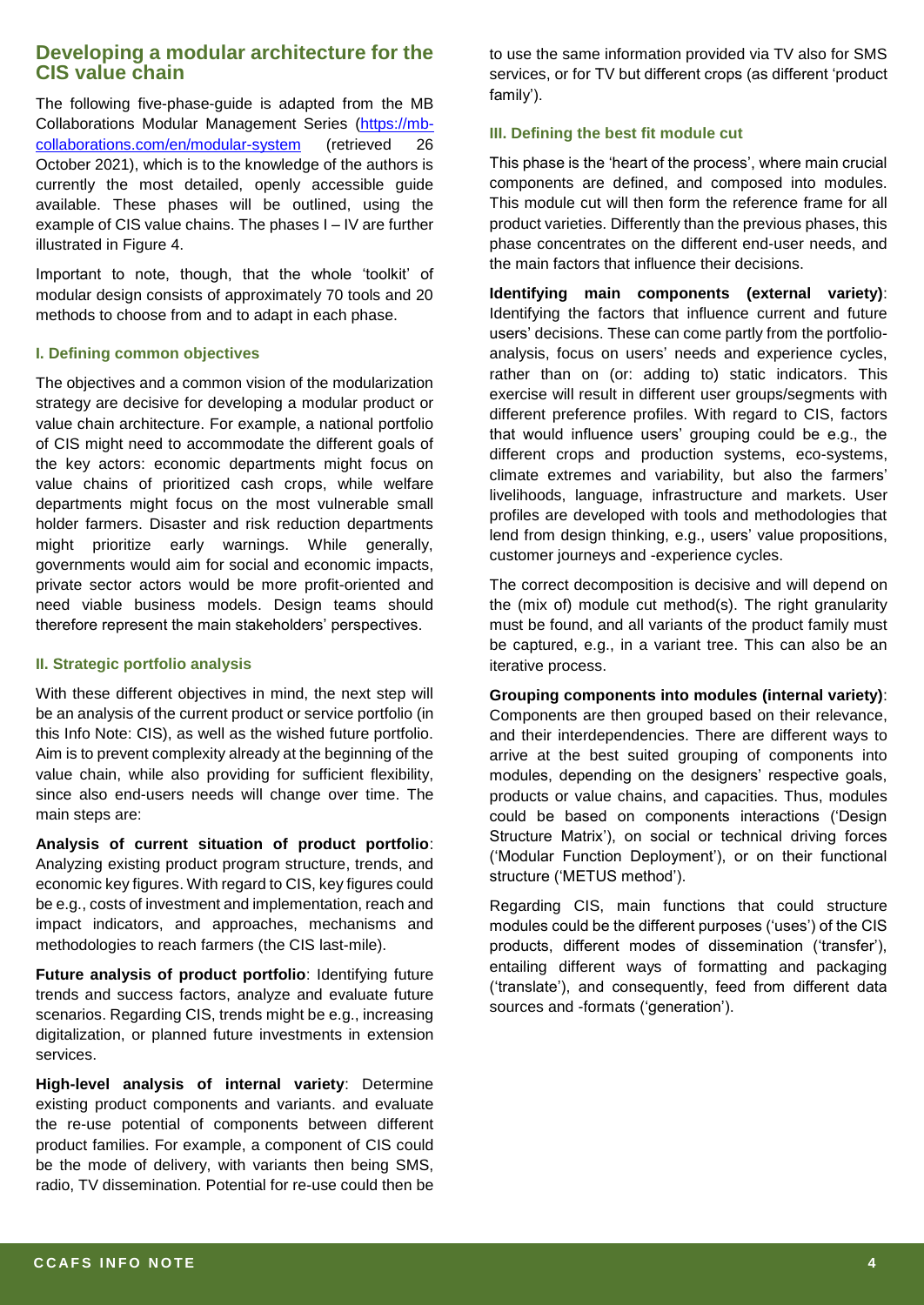

*Figure 4: Four steps to optimize Complexity, adapted from MB Collaborations*

## **IV. Variety optimization of the module set**

Finally, to find the most feasible balance between offering a variety of different products and services, while reducing complexity as much as possible, the variety of the module sets need to be optimized. The main steps are:

**Mapping of interdependencies between internal and external variety**: How will a change of a user-related variable (e.g., change of crop), influence the technical characteristic (e.g., content of advisory) of the component (e.g., SMS service)? This can be made transparent, e.g., by using a visual tool such as a variance-analysis diagram (VAD).

**Variety reduction:** Finally, the number of emerging varieties is reduced by prioritizing the strongest and most relevant dependencies, thus creating modular product families. For example, farmers with access to internet could technically be served by the digital product family of CIS. If, however, the translation of digital services into the local language of a small group of farmers would require more effort and resources than training the respective extension technicians, it would be more efficient to serve this farmer group by the 'offline' (personal extension) product family.

#### **V. Organizational processes**

This process of creating a shared modular product- (or service-) architecture will result in visualizations, road maps and distributed stakeholders' roles and action plans,

that facilitate the evaluation and implementation of the new portfolio. For example, a national portfolio of CIS could be composed of different but complementing portfolios and road maps of the different key stakeholders, from the delivery of CIS all the way to how (and by whom) the respective data is generated, packaged, and translated.

# **Discussion**

Modularization processes are established in series of workshops with relevant stakeholders and users. Time and resources must be invested in ensuring that vulnerable and marginalized people can be properly represented. However, a critical role will be to build in feedback loops, e.g., adding an interactive component to digital modules, where farmers could rate the services, and/or suggest new ones. This could help to ensure that the product- or service set-up remains relevant to changing needs and uses.

For example, with increasing digitalization, more users could switch to online applications, which might entail extending these applications to other regions or crops. Feedback loops could also provide wins for user engagement and -learning components, and increase data collection points, e.g., through crowdsourcing data on the impacts of CIS. At the same time, safeguards must be built in right from the start on how to responsibly generate, disseminate and use farmers' data and ensuring their data ownership.